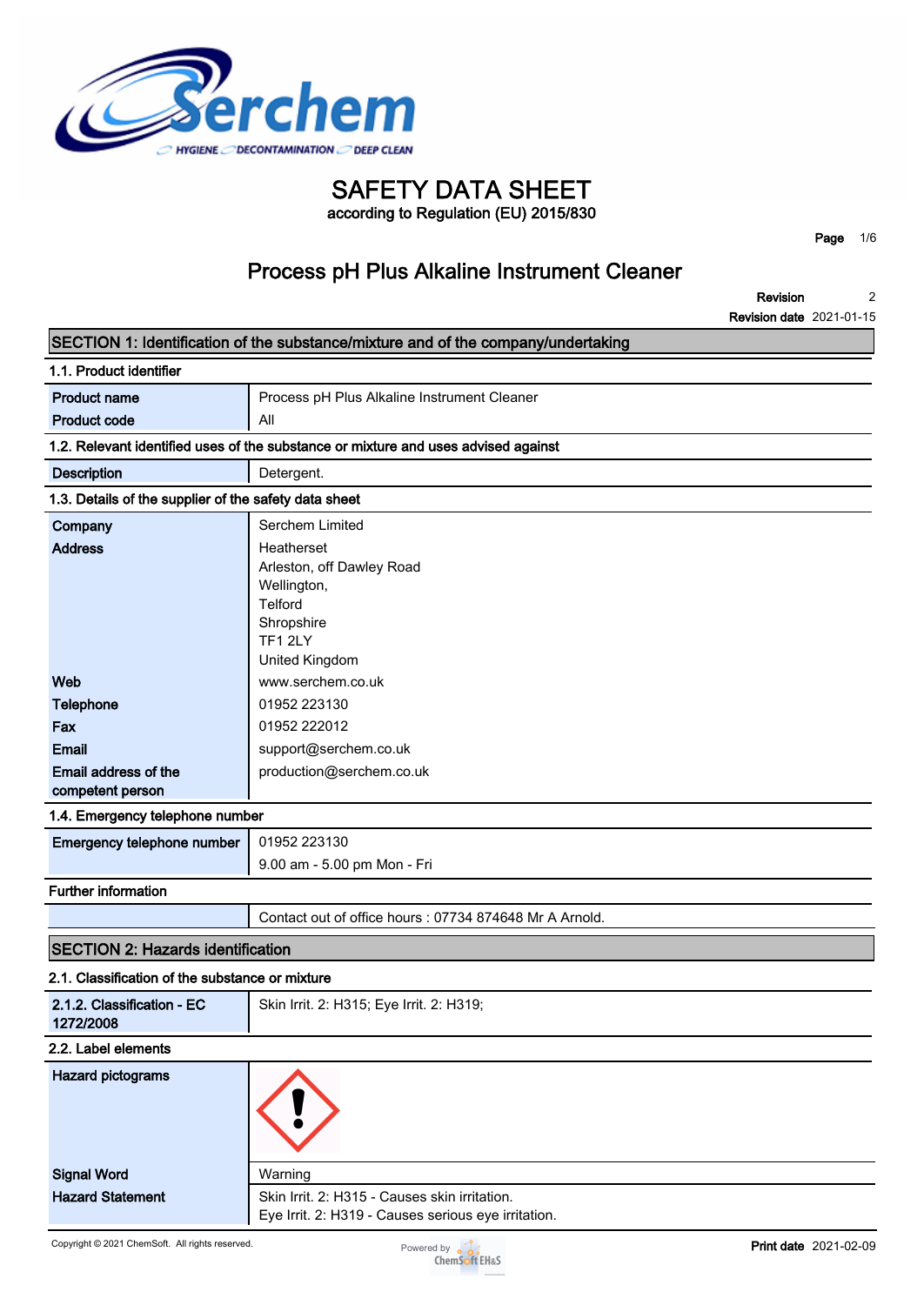| 2.2. Label elements             |                                                                                              |
|---------------------------------|----------------------------------------------------------------------------------------------|
| <b>Precautionary Statement:</b> | P264 - Wash thoroughly after handling.                                                       |
| <b>Prevention</b>               | P280 - Wear protective gloves/protective clothing/eye protection/face protection.            |
| <b>Precautionary Statement:</b> | P302+P352 - IF ON SKIN: Wash with plenty of water/.                                          |
| Response                        | P305+P351+P338 - IF IN EYES: Rinse cautiously with water for several minutes. Remove contact |
|                                 | lenses, if present and easy to do. Continue rinsing.                                         |
|                                 | P321 - Specific treatment (see on this label).                                               |
|                                 | P332+P313 - If skin irritation occurs: Get medical advice/attention.                         |
|                                 | P337+P313 - If eye irritation persists: Get medical advice/attention.                        |
| 2.3. Other hazards              |                                                                                              |

| 7th<br>. | _<br>nrod<br>hstance.<br>ിവ<br>his<br>$\sim$<br>ю<br>1922<br>all IC*.<br>. .<br>וור<br>ла<br>,,,, |
|----------|---------------------------------------------------------------------------------------------------|
|          |                                                                                                   |
|          |                                                                                                   |

## **SECTION 3: Composition/information on ingredients**

## **3.2. Mixtures**

### **EC 1272/2008**

| <b>Chemical Name</b>                                          | Index No.    | CAS No.    | EC No.    | <b>REACH Registration</b><br><b>Number</b> | Classification<br>Conc.<br>$(\%w/w)$             |
|---------------------------------------------------------------|--------------|------------|-----------|--------------------------------------------|--------------------------------------------------|
| Disodium Cocoiminodipropionate 1                              |              |            |           |                                            | 1 - 10% Eye Irrit. 2: H319;                      |
| Sodium N-(2-carboxyethyl)-N-<br>(2-ethylhexyl)-beta-alaninate |              | 94441-92-6 | 305-318-6 |                                            | 1 - 10%                                          |
| Potassium polyphosphate aqueous<br>solution                   |              |            |           |                                            | 1 - 10% Eye Irrit. 2: H319;                      |
| Disodium metasilicate                                         | 014-010-00-8 | 6834-92-0  | 229-912-9 |                                            | 1 - 10% Skin Corr. 1B: H314; STOT<br>SE 3: H335: |

## **SECTION 4: First aid measures**

## **4.1. Description of first aid measures**

| Inhalation          | Remove casualty from exposure ensuring one's own safety whilst doing so. Seek medical attention<br>if irritation or symptoms persist.                                                                                                                                                                                                |
|---------------------|--------------------------------------------------------------------------------------------------------------------------------------------------------------------------------------------------------------------------------------------------------------------------------------------------------------------------------------|
| Eye contact         | Avoid contact with eyes. Remove casualty from exposure ensuring one's own safety whilst doing<br>so. Rinse immediately with plenty of water for 15 minutes holding the eyelids open. Seek medical<br>attention if irritation or symptoms persist. Wash with water.                                                                   |
| <b>Skin contact</b> | Avoid contact with skin. Drench the affected skin with running water for 10 minutes or longer if<br>substance is still on skin. Seek medical attention if irritation or symptoms persist. Wash with water.                                                                                                                           |
| Ingestion           | DO NOT INDUCE VOMITING. Rinse mouth thoroughly. Seek medical attention if irritation or<br>symptoms persist.                                                                                                                                                                                                                         |
|                     | 4.2. Most important symptoms and effects, both acute and delayed                                                                                                                                                                                                                                                                     |
| Inhalation          | Remove the affected person from the source of contamination immediately. Seek medical attention<br>if irritation or symptoms persist.                                                                                                                                                                                                |
| Eye contact         | Avoid contact with eyes. Remove the affected person from the source of contamination<br>immediately. Rinse immediately with plenty of water for 15 minutes holding the eyelids open. Seek<br>medical attention if irritation or symptoms persist. Wash with water.                                                                   |
| <b>Skin contact</b> | After contact with skin, take off immediately all contaminated clothing, and wash immediately with<br>plenty of water. Avoid contact with skin. Drench the affected skin with running water for 10 minutes<br>or longer if substance is still on skin. Seek medical attention if irritation or symptoms persist. Wash<br>with water. |
| Ingestion           | DO NOT INDUCE VOMITING. Rinse mouth thoroughly. Seek medical attention if irritation or<br>symptoms persist. Remove the affected person from the source of contamination immediately.                                                                                                                                                |
|                     | 4.3. Indication of any immediate medical attention and special treatment needed                                                                                                                                                                                                                                                      |
|                     | If you feel unwell, seek medical advice (show the label where possible).                                                                                                                                                                                                                                                             |
| Inhalation          | Remove the affected person from the source of contamination immediately. Seek medical attention<br>if irritation or symptoms persist.                                                                                                                                                                                                |
| Eye contact         | Avoid contact with eyes. Rinse immediately with plenty of water for 15 minutes holding the eyelids                                                                                                                                                                                                                                   |

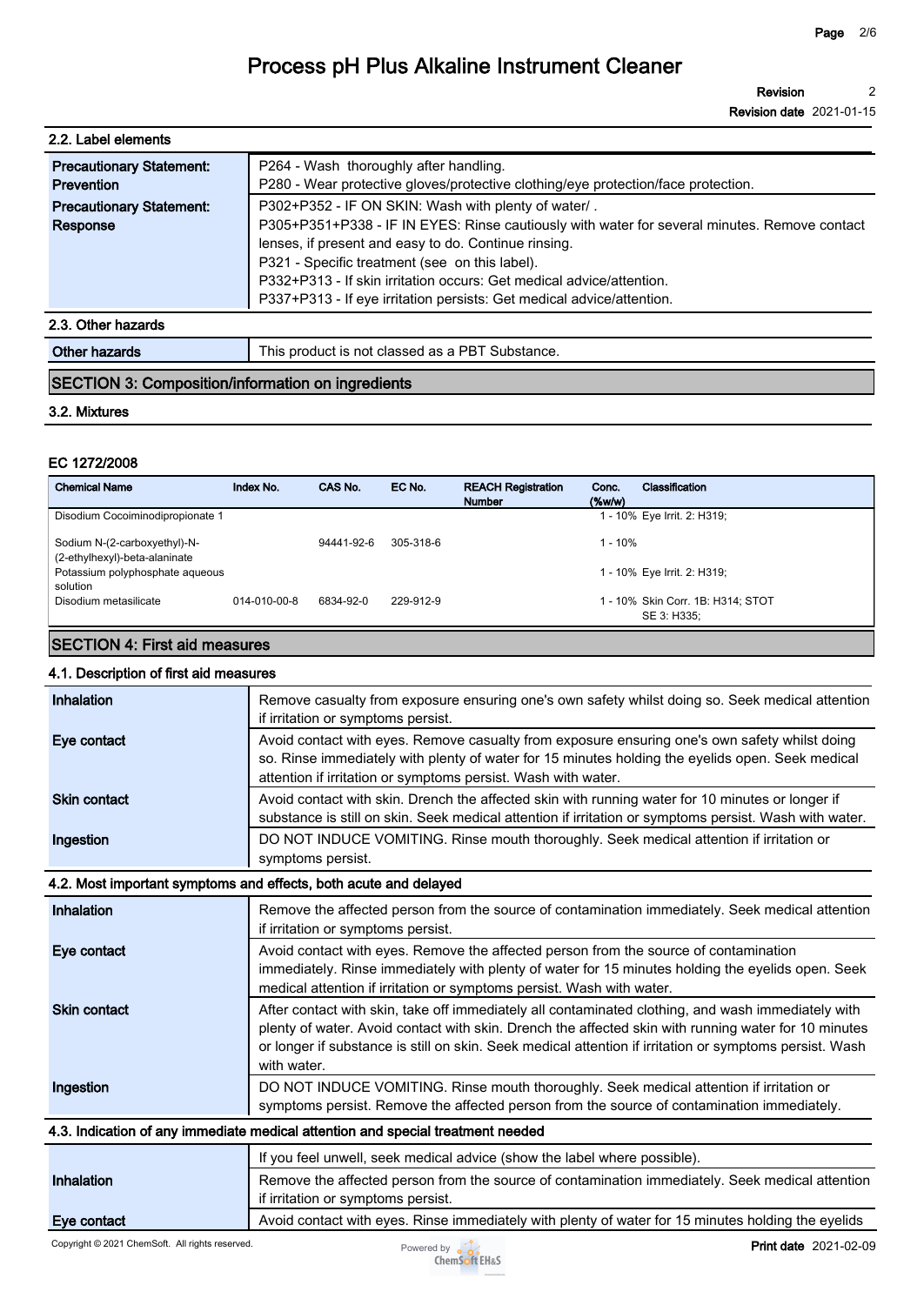#### **4.3. Indication of any immediate medical attention and special treatment needed**

| <b>Skin contact</b> | open. Seek medical attention if irritation or symptoms persist. Wash with water. Remove the<br>affected person from the source of contamination immediately.<br>After contact with skin, take off immediately all contaminated clothing, and wash immediately with<br>plenty of water. Avoid contact with skin. Remove the affected person from the source of<br>contamination immediately. Seek medical attention if irritation or symptoms persist. Wash with |
|---------------------|-----------------------------------------------------------------------------------------------------------------------------------------------------------------------------------------------------------------------------------------------------------------------------------------------------------------------------------------------------------------------------------------------------------------------------------------------------------------|
| Ingestion           | water.<br>DO NOT INDUCE VOMITING. Remove the affected person from the source of contamination<br>immediately. Rinse mouth thoroughly. Seek medical attention if irritation or symptoms persist.                                                                                                                                                                                                                                                                 |

### **SECTION 5: Firefighting measures**

| 5.1. Extinguishing media |  |
|--------------------------|--|
|--------------------------|--|

**Use extinguishing media appropriate to the surrounding fire conditions. Water spray.**

#### **5.2. Special hazards arising from the substance or mixture**

**No Significant Hazard.**

#### **5.3. Advice for firefighters**

**Protective equipment. Self-contained breathing apparatus. Wear suitable respiratory equipment when necessary.**

## **SECTION 6: Accidental release measures**

#### **6.1. Personal precautions, protective equipment and emergency procedures**

| Adopt best Manual Handling considerations when handling, carrying and dispensing. Avoid contact<br>with eyes and skin. Drench the affected skin with running water for 10 minutes or longer if |
|------------------------------------------------------------------------------------------------------------------------------------------------------------------------------------------------|
| substance is still on skin. Eye protection. Wear suitable protective clothing, gloves and eye/face<br>protection.                                                                              |

#### **6.2. Environmental precautions**

**Clean spillage area thoroughly with plenty of water. Clean the area using a vacuum cleaner. Do not empty into drains; dispose of this material and its container in a safe way.**

#### **6.3. Methods and material for containment and cleaning up**

| Containers can be recycled if in compliance with local and national regulations. Wear suitable<br>protective clothing, gloves and eye/face protection. Clean spillage area thoroughly with plenty of<br>water. Clean the area using a vacuum cleaner. |  |
|-------------------------------------------------------------------------------------------------------------------------------------------------------------------------------------------------------------------------------------------------------|--|
|                                                                                                                                                                                                                                                       |  |

### **6.4. Reference to other sections**

**See Section 2,3,8,13 for further information.**

## **SECTION 7: Handling and storage**

## **7.1. Precautions for safe handling**

|                                                                             | Adopt best Manual Handling considerations when handling, carrying and dispensing. Avoid contact<br>with eyes and skin. Do not empty into drains; dispose of this material and its container in a safe |  |  |
|-----------------------------------------------------------------------------|-------------------------------------------------------------------------------------------------------------------------------------------------------------------------------------------------------|--|--|
|                                                                             | way. Handle and open container with care. Keep only in the original container. Keep out of the                                                                                                        |  |  |
|                                                                             | reach of children. Wear suitable protective clothing, gloves and eye/face protection.                                                                                                                 |  |  |
| - 東京、西北市 JRU computer content computer JRU de computer computer PRU JRU com |                                                                                                                                                                                                       |  |  |

#### **7.2. Conditions for safe storage, including any incompatibilities**

|                          | Handle and open container with care. Keep containers tightly closed. Keep only in the original<br>container. Store at temperatures between 5 °C and 25 °C. |
|--------------------------|------------------------------------------------------------------------------------------------------------------------------------------------------------|
| Suitable packaging       | Keep container tightly closed and dry. Store in original container.                                                                                        |
| 7.3. Specific end use(s) |                                                                                                                                                            |

**Detergent.**

## **SECTION 8: Exposure controls/personal protection**

#### **8.1. Control parameters**

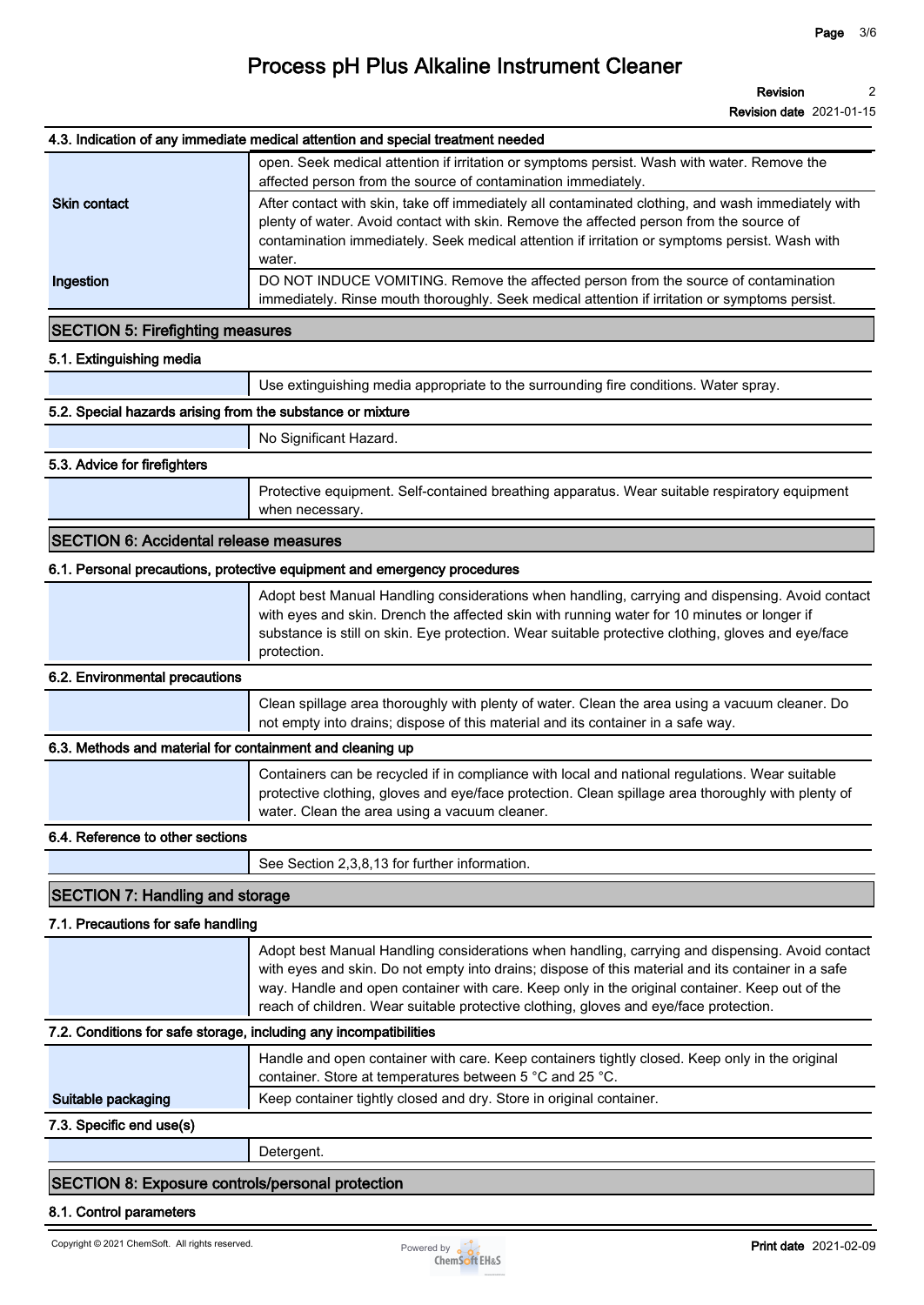## **8.1. Control parameters See section 8.2 for further information. 8.2. Exposure controls 8.2.1. Appropriate engineering controls Keep in a cool, dry, well ventilated area. Store at temperatures above 5 °C. Store at temperatures below 25 °C. Engineering measures. Keep containers tightly closed. 8.2.2. Individual protection measures Adopt best Manual Handling considerations when handling, carrying and dispensing. Avoid contact with eyes and skin. Wear suitable gloves and eye/face protection. Wear suitable protective clothing. Wear suitable protective equipment. Eye / face protection Avoid contact with eyes. Eye wash bottle with water. Provide eye wash station. Wear eye/face protection. Skin protection - Handprotection Wear suitable gloves.**

## **SECTION 9: Physical and chemical properties**

### **9.1. Information on basic physical and chemical properties**

| Appearance   Liquid              |                               |
|----------------------------------|-------------------------------|
| Colour Blue                      |                               |
|                                  | <b>Odour</b> Pleasant         |
| Odour threshold Not required     |                               |
|                                  | $pH$ 12 - 13                  |
|                                  | Melting point Not applicable. |
| Initial boiling point 100        |                               |
| Vapour pressure Not required     |                               |
| Vapour density Not required      |                               |
| Relative density $\vert 0 \vert$ |                               |
|                                  | Viscosity   Not determined    |
|                                  | Solubility Soluble in water   |

## **9.2. Other information**

|                                  | <b>Conductivity</b> Not determined |
|----------------------------------|------------------------------------|
| Surface tension   Not determined |                                    |
|                                  |                                    |
| Specific gravity 1 - 1.1         |                                    |
|                                  |                                    |

### **SECTION 10: Stability and reactivity**

**10.2. Chemical stability**

**Stable under normal conditions.**

| 10.3. Possibility of hazardous reactions |                                                                                                                        |  |
|------------------------------------------|------------------------------------------------------------------------------------------------------------------------|--|
|                                          | Do not mix with other detergent materials.                                                                             |  |
| 10.4. Conditions to avoid                |                                                                                                                        |  |
|                                          | Keep only in the original container at a temperature not exceeding 25 °C. Store at temperatures<br>above $5^{\circ}$ C |  |
| 10.5. Incompatible materials             |                                                                                                                        |  |
|                                          | Will not decompose if stored and used as recommended. Keep away from bleach or strong<br>oxidisers.                    |  |

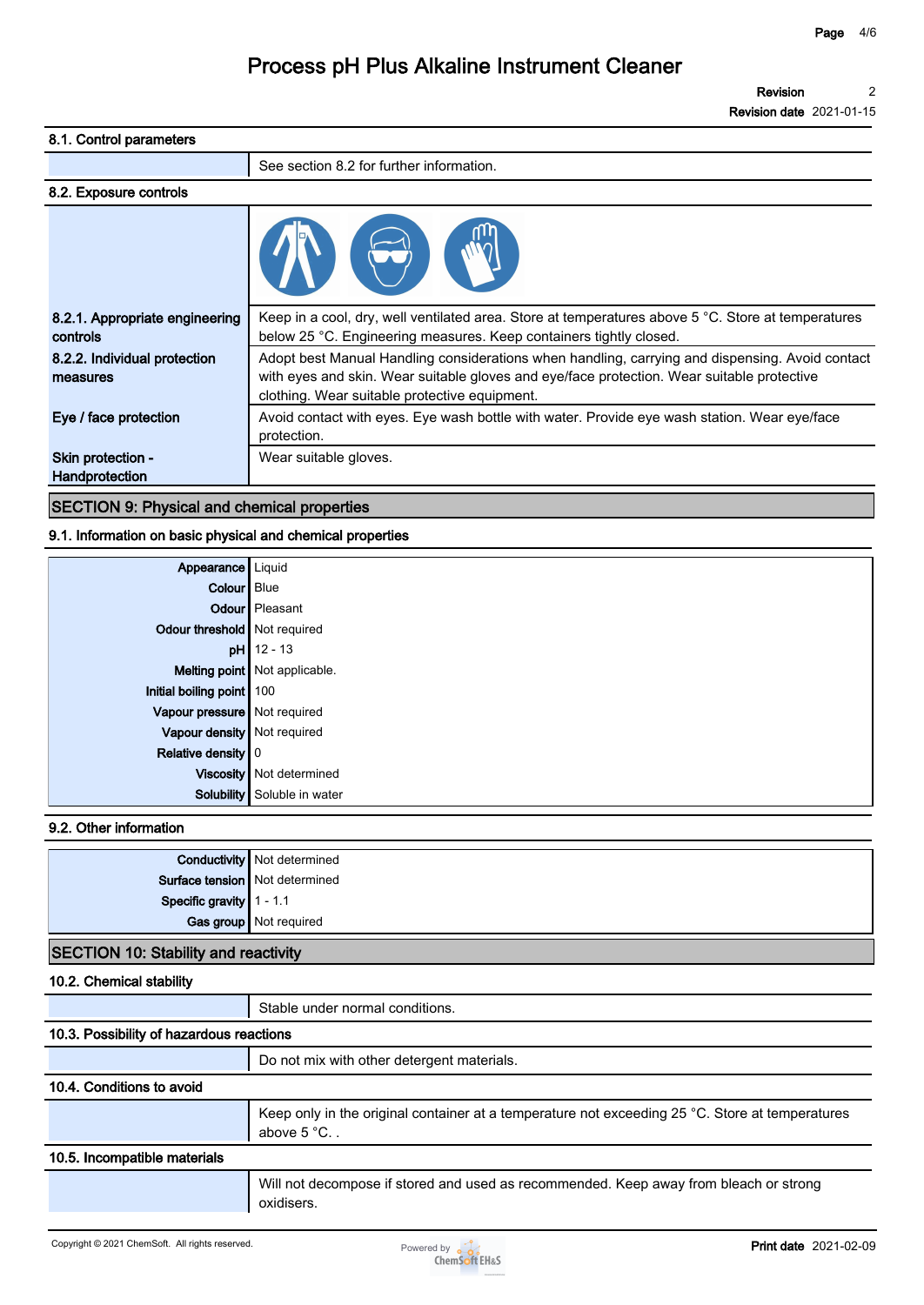|                                              | Revision                                                                                                                                                                                                                                                                                                                                                                                                                                                                                                                                                                                                                              |
|----------------------------------------------|---------------------------------------------------------------------------------------------------------------------------------------------------------------------------------------------------------------------------------------------------------------------------------------------------------------------------------------------------------------------------------------------------------------------------------------------------------------------------------------------------------------------------------------------------------------------------------------------------------------------------------------|
|                                              | <b>Revision date 2021-01-15</b>                                                                                                                                                                                                                                                                                                                                                                                                                                                                                                                                                                                                       |
| 10.6. Hazardous decomposition products       |                                                                                                                                                                                                                                                                                                                                                                                                                                                                                                                                                                                                                                       |
|                                              | Will not decompose if stored and used as recommended.                                                                                                                                                                                                                                                                                                                                                                                                                                                                                                                                                                                 |
| <b>SECTION 11: Toxicological information</b> |                                                                                                                                                                                                                                                                                                                                                                                                                                                                                                                                                                                                                                       |
| 11.1.4. Toxicological Information            |                                                                                                                                                                                                                                                                                                                                                                                                                                                                                                                                                                                                                                       |
|                                              | No data available                                                                                                                                                                                                                                                                                                                                                                                                                                                                                                                                                                                                                     |
| <b>SECTION 12: Ecological information</b>    |                                                                                                                                                                                                                                                                                                                                                                                                                                                                                                                                                                                                                                       |
| 12.1. Toxicity                               |                                                                                                                                                                                                                                                                                                                                                                                                                                                                                                                                                                                                                                       |
|                                              | No data available                                                                                                                                                                                                                                                                                                                                                                                                                                                                                                                                                                                                                     |
| <b>SECTION 13: Disposal considerations</b>   |                                                                                                                                                                                                                                                                                                                                                                                                                                                                                                                                                                                                                                       |
| <b>Disposal methods</b>                      |                                                                                                                                                                                                                                                                                                                                                                                                                                                                                                                                                                                                                                       |
|                                              | Do not empty into drains; dispose of this material and its container in a safe way. Local and                                                                                                                                                                                                                                                                                                                                                                                                                                                                                                                                         |
|                                              | national regulations.                                                                                                                                                                                                                                                                                                                                                                                                                                                                                                                                                                                                                 |
| Disposal of packaging                        |                                                                                                                                                                                                                                                                                                                                                                                                                                                                                                                                                                                                                                       |
|                                              | Can be recycled if in compliance with local and national regulations. Clean the empty containers<br>first with plenty of water.                                                                                                                                                                                                                                                                                                                                                                                                                                                                                                       |
| <b>SECTION 14: Transport information</b>     |                                                                                                                                                                                                                                                                                                                                                                                                                                                                                                                                                                                                                                       |
| 14.1. UN number                              |                                                                                                                                                                                                                                                                                                                                                                                                                                                                                                                                                                                                                                       |
|                                              | The product is not classified as dangerous for carriage.                                                                                                                                                                                                                                                                                                                                                                                                                                                                                                                                                                              |
| 14.2. UN proper shipping name                |                                                                                                                                                                                                                                                                                                                                                                                                                                                                                                                                                                                                                                       |
|                                              | The product is not classified as dangerous for carriage.                                                                                                                                                                                                                                                                                                                                                                                                                                                                                                                                                                              |
| 14.3. Transport hazard class(es)             |                                                                                                                                                                                                                                                                                                                                                                                                                                                                                                                                                                                                                                       |
|                                              | The product is not classified as dangerous for carriage.                                                                                                                                                                                                                                                                                                                                                                                                                                                                                                                                                                              |
| 14.4. Packing group                          |                                                                                                                                                                                                                                                                                                                                                                                                                                                                                                                                                                                                                                       |
|                                              | The product is not classified as dangerous for carriage.                                                                                                                                                                                                                                                                                                                                                                                                                                                                                                                                                                              |
| 14.5. Environmental hazards                  |                                                                                                                                                                                                                                                                                                                                                                                                                                                                                                                                                                                                                                       |
|                                              | The product is not classified as dangerous for carriage.                                                                                                                                                                                                                                                                                                                                                                                                                                                                                                                                                                              |
| 14.6. Special precautions for user           |                                                                                                                                                                                                                                                                                                                                                                                                                                                                                                                                                                                                                                       |
|                                              | The product is not classified as dangerous for carriage.                                                                                                                                                                                                                                                                                                                                                                                                                                                                                                                                                                              |
|                                              | 14.7. Transport in bulk according to Annex II of MARPOL 73/78 and the IBC Code                                                                                                                                                                                                                                                                                                                                                                                                                                                                                                                                                        |
|                                              | The product is not classified as dangerous for carriage.                                                                                                                                                                                                                                                                                                                                                                                                                                                                                                                                                                              |
| <b>SECTION 15: Regulatory information</b>    |                                                                                                                                                                                                                                                                                                                                                                                                                                                                                                                                                                                                                                       |
|                                              | 15.1. Safety, health and environmental regulations/legislation specific for the substance or mixture                                                                                                                                                                                                                                                                                                                                                                                                                                                                                                                                  |
| <b>Regulations</b>                           | COMMISSION REGULATION (EU) No 453/2010 of 20 May 2010 amending Regulation (EC) No<br>1907/2006 of the European Parliament and of the Council on the Registration, Evaluation,<br>Authorisation and Restriction of Chemicals (REACH), establishing a European Chemicals Agency,<br>amending Directive 1999/45/EC and repealing Council Regulation (EEC) No 793/93 and<br>Commission Regulation (EC) No 1488/94 as well as Council Directive 76/769/EEC and<br>Commission Directives 91/155/EEC, 93/67/EEC, 93/105/EC and 2000/21/EC. REGULATION (EC)<br>No 1907/2006 OF THE EUROPEAN PARLIAMENT AND OF THE COUNCIL of 18 December 2006 |

**concerning the Registration, Evaluation, Authorisation and Restriction of Chemicals (REACH), establishing a European Chemicals Agency, amending Directive 1999/45/EC and repealing Council Regulation (EEC) No 793/93 and Commission Regulation (EC) No 1488/94 as well as Council Directive 76/769/EEC and Commission Directives 91/155/EEC, 93/67/EEC, 93/105/EC and 2000/21/EC.**